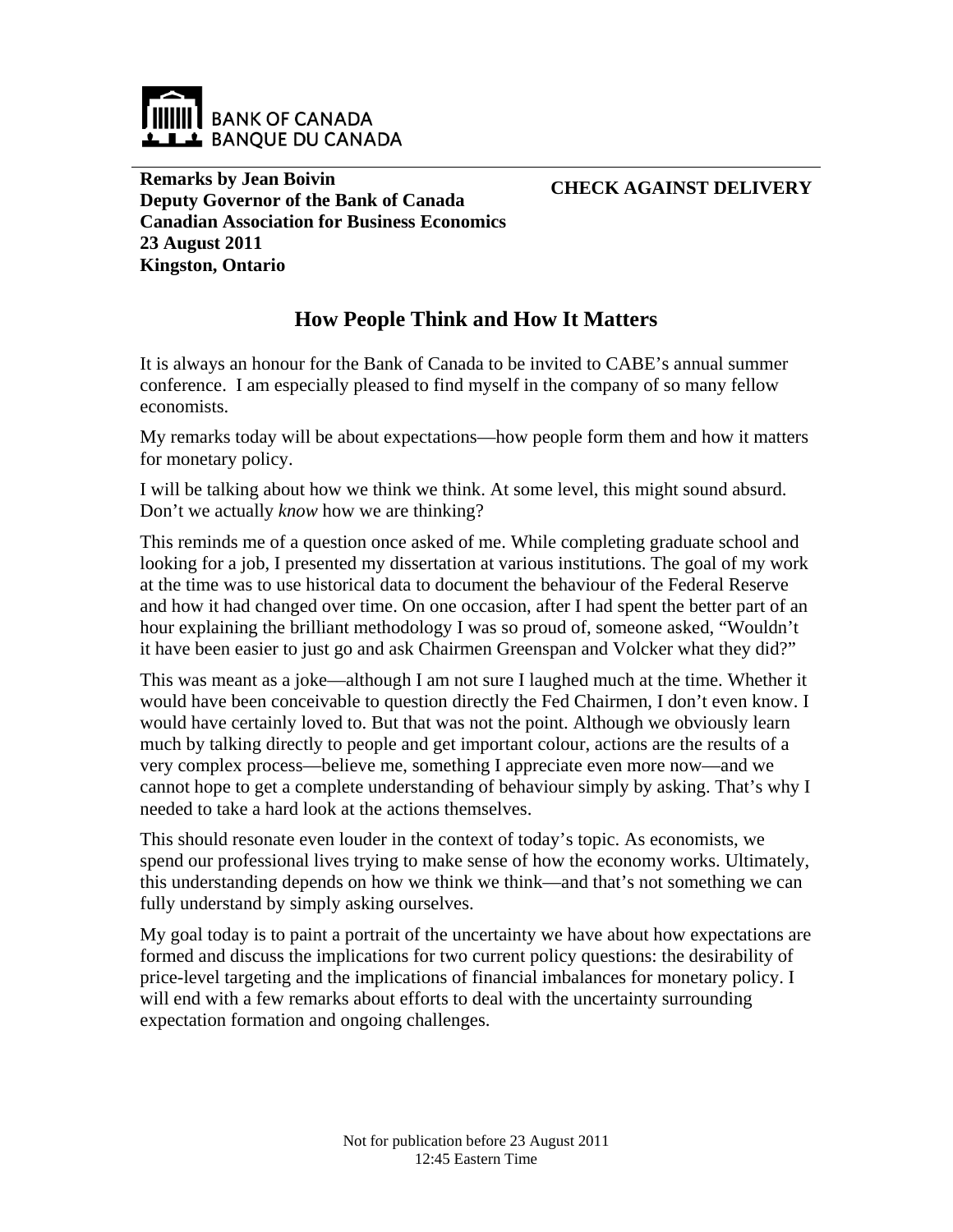## **Why Are Expectations So Important for Monetary Policy?**

But the first question is: why are expectations so important to monetary policy? Economic outcomes are the result of people's collective decisions and these decisions depend on how people think and what they expect the future to bring.

For example, a decision to buy a house will depend on expectations of future income, what interest rates might be, and whether one thinks the real estate will increase or decrease in value. The price a firm sets and the wages it negotiates with employees are influenced by its expectations about the rate of inflation in the coming quarters.

The future is inherently uncertain. Firms, individuals, families and policy-makers—all of us—form best guesses, or expectations, regarding events we are uncertain about.

This means that current economic outcomes are determined by what people *think* the future will be, not necessarily by what the future will *actually* be. People will be right or wrong about the future, but what matters to their decision today is their perception of it.

This perception can be fast changing, as recent developments in financial markets have once again made clear. A reassessment of the global economic outlook and a heightened degree of uncertainty contributed to the significant fall in equity prices and increase in overall market volatility of the past few weeks. But Keynes coined the term "animal spirits" to describe the emotional, non-purely logical state that influences our decisionmaking.<sup>1</sup> With the unusual sequence of large drops and rebounds in capital markets in recent weeks,<sup>2</sup> it is difficult to argue that fear and animal spirits were not also at play.

Obviously, given that expectations determine the evolution of the economy, they matter for monetary policy.

But it works both ways.

Monetary policy also influences expectations. In fact, expectations management—or the expectations channel—is a powerful tool through which monetary policy can influence and stabilize the economy. What people think future policy will be influences their decisions and can have an important impact today.

Through the adjustment of expectations, the monetary authority has the opportunity to better offset fluctuations in the level of output or inflation. This expectations channel of monetary policy has always been at work, but as its existence has become better appreciated, its influence might have become greater as well.<sup>3</sup> We can see a clear illustration of its importance in the conditional commitment the Bank of Canada used

 $\overline{a}$ 

 $<sup>1</sup>$  Keynes (1936).</sup>

<sup>&</sup>lt;sup>2</sup> For instance, the Dow Jones Index dropped by 5.5 per cent and 4.6 per cent on 8 and 10 August, respectively, followed by pick-ups of 4.0 per cent and 3.9 per cent on 9 and 11 August.

<sup>&</sup>lt;sup>3</sup> Woodford (2003) emphasized the importance of "managing" the public's expectations through systematic monetary policy. Boivin, Kiley and Mishkin (2010) showed that changes in the behaviour of monetary policy in developed countries have anchored inflation expectations better and significantly changed the transmission of shocks to economic activity and inflation.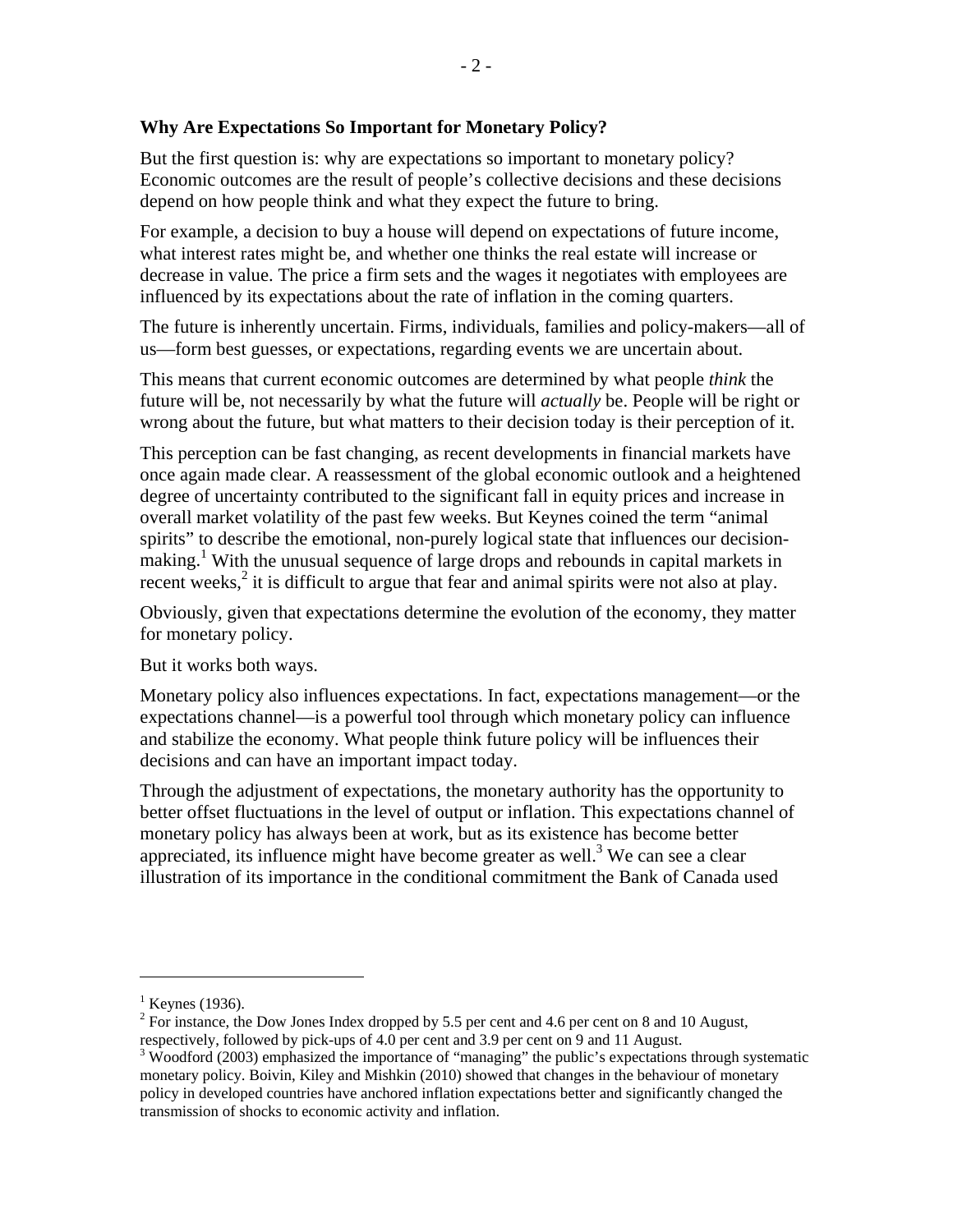during the financial crisis—one of three types of potential unconventional monetary policy tools at its disposal.4

In April 2009, the Bank stated that it would maintain the policy interest rate at 0.25 per cent from April 2009 to mid-2010, conditional on the outlook for inflation. This exceptional guidance provided additional monetary policy stimulus through greater certainty about the policy path and by influencing rates at longer maturities.<sup>5</sup> The Federal Reserve used a similar device two weeks ago with the statement that interest rates are likely to remain at current levels through mid-2013.

But the expectations channel can also seriously handicap policy if not managed properly. As research and experience have shown, policy makers cannot manipulate the economy by creating false expectations without damaging their credibility. And with impaired credibility, a central bank's influence on the economy is seriously diminished.<sup>6</sup>

This reciprocal dynamic between expectations and monetary policy is one of the most important insights of economic research of the past forty years. The successful achievement of monetary policy objectives helps to establish credibility and anchor inflation expectations. This credibility, in turn, gives the central bank greater scope and flexibility to stabilize the economy more effectively while keeping inflation expectations in line with monetary policy objectives.

These insights are the cornerstone of Canada's inflation-targeting regime. Since its adoption, well-anchored inflation expectations have allowed businesses, individuals and families to take a longer view in their planning, which has led to a better allocation of economic and financial resources and a more stable economy overall.

### **Decision Making and Expectation Formation**

1

So we know that expectations are crucial, but what do we know about how they are formed?

Trying to understand better how we think is a timeless quest, spanning numerous disciplines such as philosophy, psychology, biology, neuroscience and political science, as well as economics. These all offer different perspectives and the picture that emerges confirms in some ways the obvious: decision making is an extremely complex process. It is in part about conscious rational calculations, but it is also about the unconscious influences of intuition, beliefs, perceptions and emotions. In recent years, important progress has been made in satisfying the rigorous part of our brains and providing scientific support for Keynes' intuition on the importance of animal spirits.

<sup>4</sup> Bank of Canada, *Monetary Policy Report*, April 2009. The Annex to this report describes the Bank of Canada's approach to and the principles surrounding the conduct of monetary policy when the overnight interest rate is at the effective lower bound.

 $<sup>5</sup>$  Evidence suggests that the Bank of Canada's forward-guidance lowered Canadian interest rates out the</sup> yield curve relative to what their historical relationship with inflation and unemployment rates would imply. See He (2010).

<sup>&</sup>lt;sup>6</sup> Kydland and Prescott (1977); and Barro and Gordon (1983). For more recent contributions, see Clarida, Galí and, Gertler (1999); and Athey, Atkeson and Kehoe (2005). For a discussion of challenges involved in trying to build credibility in the early days of inflation targeting in Canada see Clinton and Zelmer (1997).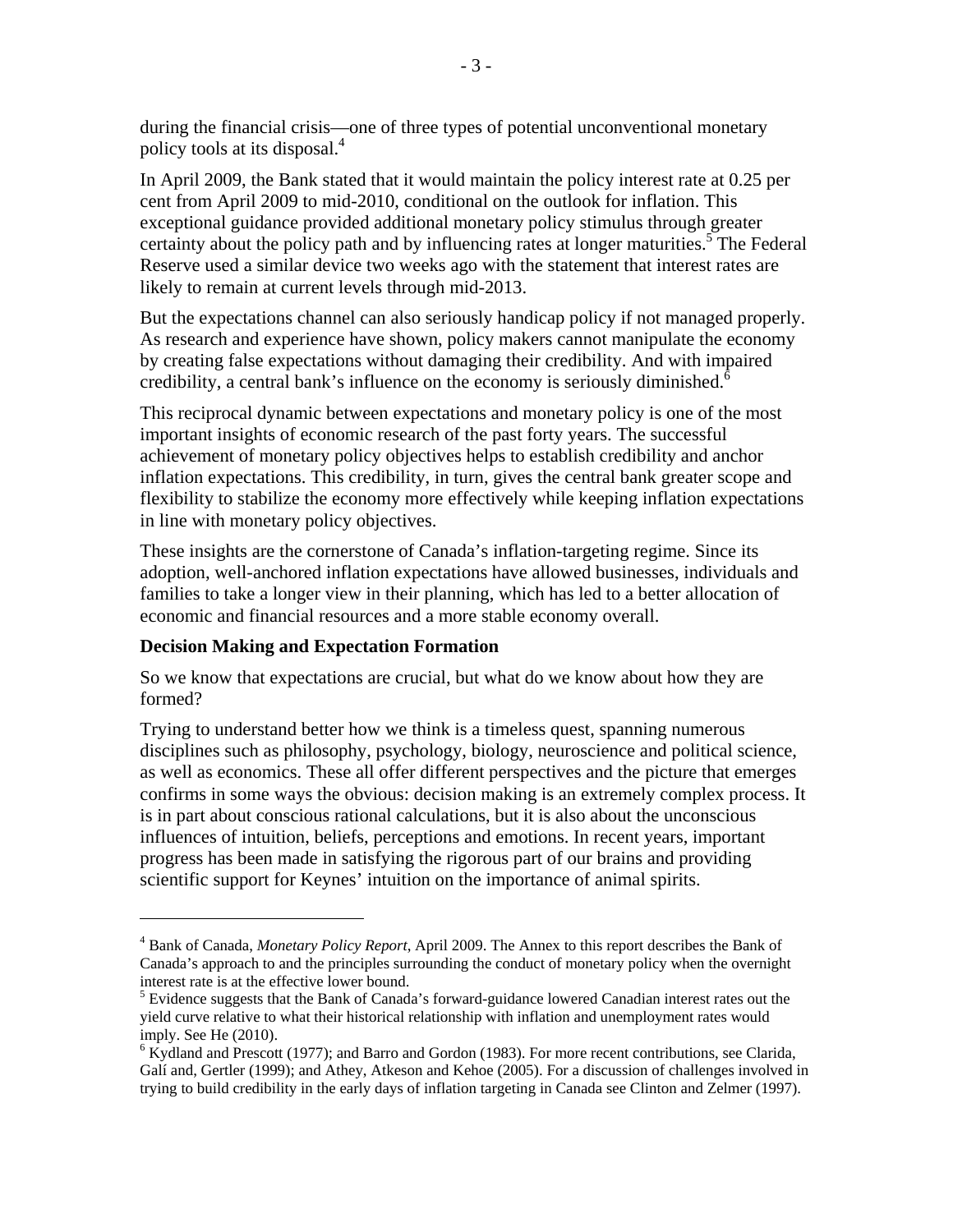So what's an economist to do? How do we form a view on how people think?

A useful starting point has been rational expectations. As the name states, it's based on the optimistic assumption that people are as sophisticated as they can possibly be—that they fully understand how economies and markets work, take into account all the information available, fully appreciate the future consequences of their actions today, and make decisions that are fully consistent with this understanding.

Taken at face value, this might look like a completely crazy idea. The mere fact that we economists have jobs—and think that we play a useful role—contradicts rational expectations. After all, if everyone was so sophisticated in their understanding of how the economy works, why would the world need us?

But, while crude and simplistic, the assumption of rational expectations is a useful and tractable way to capture two fundamental ideas. First, what people think about the future can affect their current decisions. Second, in the face of changing circumstances, people will not forever do the same thing expecting a different outcome, to paraphrase Einstein's oft-cited definition of insanity. They will eventually adapt their behaviour to changing circumstances or policies.

These insights have proven to be powerful<sup>7</sup>. As I discussed earlier, they make a compelling case for the importance of expectations for monetary policy and form the intellectual foundation of inflation targeting regimes around the world.

But rational expectations should come with warning labels: "Handle with care." "Keep away from children." The concept was never meant to be taken literally and never should be. While useful for some policy issues, it can be a very misleading assumption for others. In trivializing the decision-making process, it leaves out elements that have the potential to overturn important policy prescriptions.

Researchers across disciplines have investigated various aspects of decision making that are not consistent with a literal and simplistic interpretation of rational expectations. Here are a few key examples.

First, our conscious cognitive capabilities are limited. People are able to retain only a finite number of signals in their memory. Consequently, it may in fact be rational to ignore some types of information, or to be "rationally inattentive."8 It also seems that these cognitive constraints may make us overreact or under-react to information depending on the general degree of uncertainty we perceive.

Second, perceptions and emotions can play an important role, even in the most practical business decisions. For instance, price changes might appear unfair to consumers and they may experience regret, disappointment and anger when they occur. To avoid alienating its consumer base, a firm might take these fairness considerations into account

1

<sup>&</sup>lt;sup>7</sup> For instance, they are the basis of both the Friedman (1968) and Phelps (1968) hypotheses on the absence of the long-run trade-off between inflation and real activity, and the Lucas critique (Lucas 1976). 8

<sup>&</sup>lt;sup>8</sup> The concept of "bounded rationality" (i.e., in making decisions, people are limited by the amount of information they have or can process, by the amount of time they need to make a decision or by other limitations of their minds) was introduced by Herbert Simon (1955) and further developed by Tversky and Kahneman (1974). See also Kahneman (2003). Sims (2010) reviews the literature on rational inattention.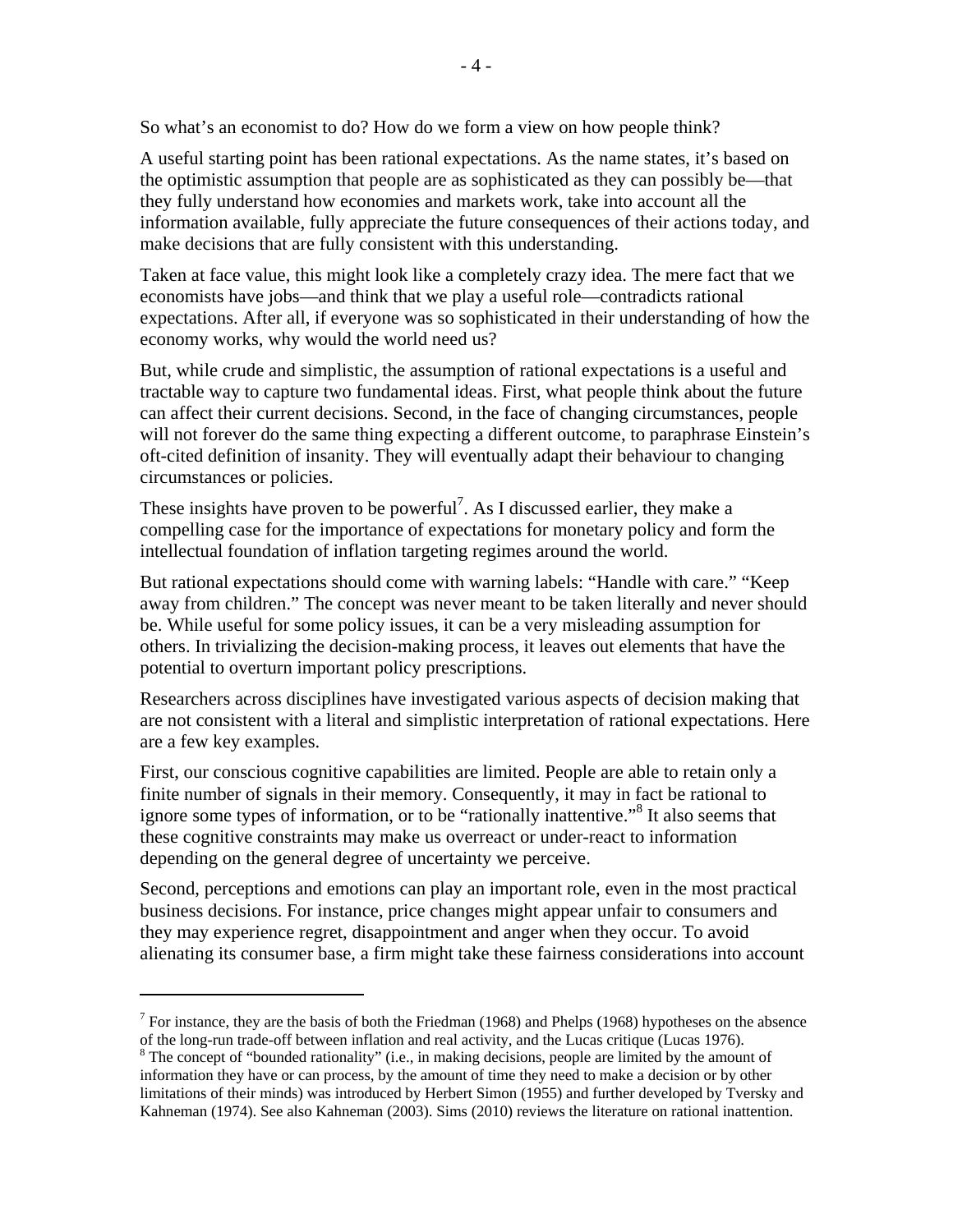in its pricing decision, even if that means sacrificing some short-term profits. $9$  Some would say that this is just good marketing.

Third, dozens of unconscious tendencies and biases have been found to be "hardwired" into human behaviour. People often rely on a limited number of "heuristic" rules, or rules of thumb, to reduce a complex task of assessing probabilities of future events.<sup>10</sup>

These tendencies can lead us to: evaluate outcomes within a frame of reference or preexisting beliefs so that we see only what we want to see; react to the order in which information arrives or put too much weight on some particular piece; be impatient and put more weight on the present; be overconfident in the face of uncertainty; be subject to herd mentality and believe what we do simply because others believe it as well; have a preference for the status quo; or see patterns where there are none and mechanically extrapolate current outcomes and views into the future.<sup>11</sup>

To be clear, the issue is not whether these behaviours and tendencies are ultimately rational. For instance, some patterns of behaviour, even if unconscious, could represent automated responses that millions of years of evolution and adaptation have refined and perfected. Rather the issue is that, rational or not, how we think involves many dimensions that a stylized view might miss and these have key implications for monetary policy.

#### **Expectations and Monetary Policy Issues**

For example, the way people form expectations has a significant impact on two issues that have been the subject of research at the Bank related to the renewal of the inflationcontrol target agreement between the Government and the Bank of Canada. These are the desirability of price-level targeting versus inflation targeting and the nexus between financial stability and monetary policy.

Let me talk about price-level targeting first.

Research has shown that targeting the price level instead of the rate of inflation could help better stabilize the economy. Under price-level targeting, the monetary authority would commit to reverse deviations of the price level from its target path. If properly understood, firms should feel less compelled to change their price since they know that the effect of shocks on the price level will be reversed. Since prices do not move as much, smaller adjustments in production levels are required. In essence, what price-level targeting does is to make expectations act as a buffer against shocks, delivering lower volatility in both inflation and output.<sup>12</sup>

This could prove particularly useful in situations where deflationary forces cause the zero lower bound on the policy rate to bind. The promise that the effects of shocks pushing the

 $\overline{a}$ 

<sup>&</sup>lt;sup>9</sup> Kahneman, Knetsch and Thaler (1986); Akerlof and Yellen (1987); Rotemberg (2010, 2011).

<sup>10</sup> Tversky and Kahneman (1974).<br><sup>11</sup> Hostile media effect: Vallone, Ross, and Lepper (1985); hyperbolic discounting: Ainslie (1992) and Laibson (1997); anchoring: Tversky and Kahneman (1974); confirmatory bias: Lord, Ross and Lepper (1979); overconfidence effect: Hoffrage (2004); bandwagon effect: Bikhchandani, Hirshleifer and Welch

<sup>(1992);</sup> status quo bias: Samuelson and Zeckhauser (1988); primacy and recency effects: Luchins (1957). 12 For a recent review of research on price-level targeting see Côté (2007); Amano et al. (2009); Ambler (2009) and Murray (2010).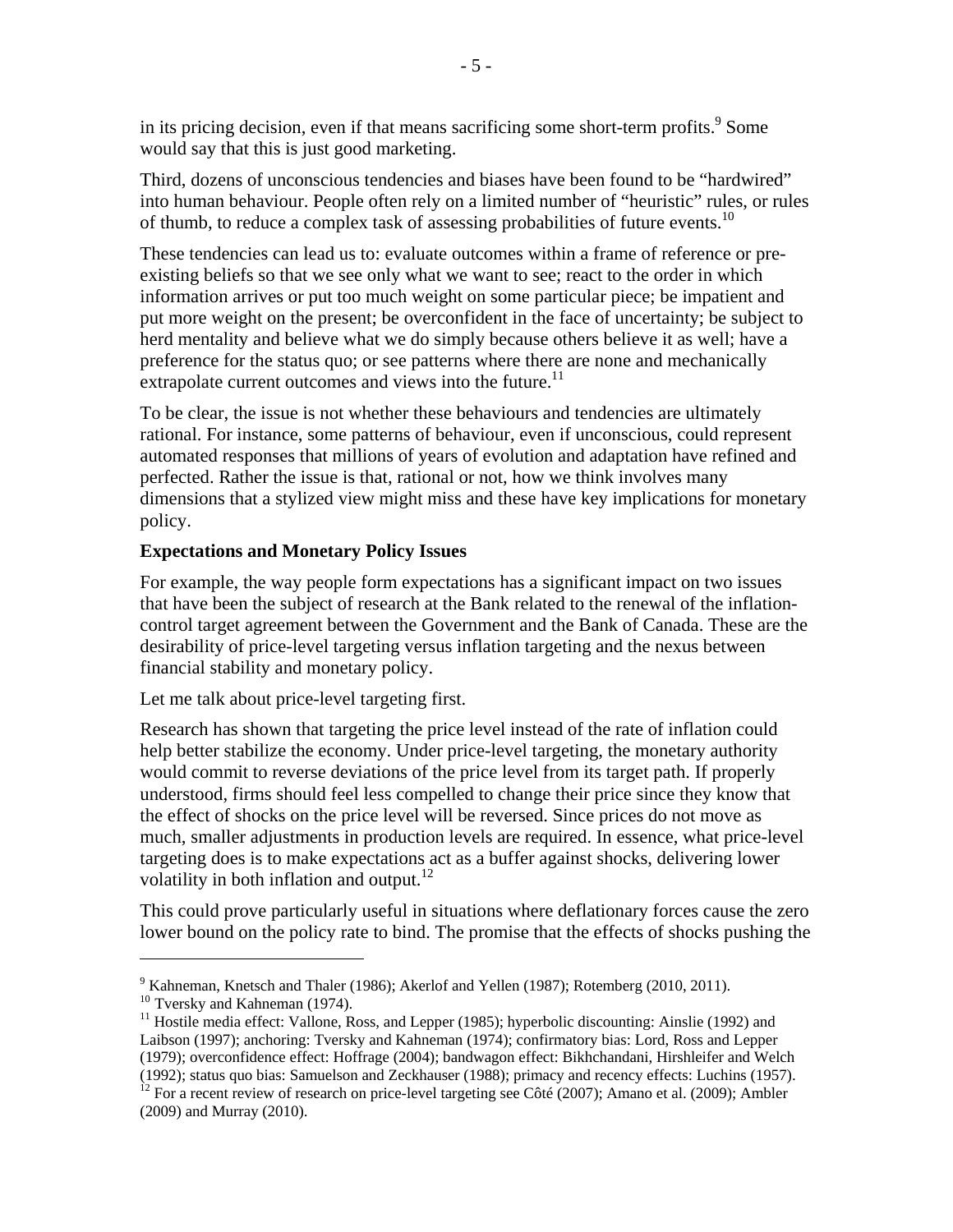price level below target will be reverted means that prices don't have to fall as much today. The only way by which monetary policy can bring the price level back up to its target is by eventually injecting further monetary stimulus. The promise of bringing the price level back to target is thus equivalent to a promise of future monetary policy stimulus which helps to stimulate the economy today.<sup>13</sup>

Clearly, then, under price-level targeting, expectations do the heavy lifting. They serve as automatic stabilizers in response to shocks. But if people's expectations do not adjust favourably, the edge of price-level targeting over inflation targeting diminishes.<sup>14</sup> The success of a price-level targeting regime would depend on how quickly the public learns and adjusts its expectations and on the degree of credibility with which policy-makers can implement price-level targeting.<sup>15</sup>

Our understanding of behaviour and of expectation formation also has an impact on a second question that has come to the forefront in the aftermath of the crisis: to what extent does monetary policy have a role to play in supporting financial stability?

A blind faith in purely rational expectations would tilt one towards the conclusion that monetary policy—and in fact most policies—would have a limited role in this regard. Asset prices should reflect all available information and the best decisions people could make given this information. Contracts should be designed optimally, reflecting a complete understanding of the consequences of the incentives at play. If expectations are assumed to be fully rational—while not impossible—it may be harder to see how bubbles could form.

But, as the recent financial crisis made clear, various facets of human behaviour and decision making can contribute to the build-up of financial vulnerabilities. People show a tendency to forget the past and assume that the future will be like the present. Periods of stability could breed complacency, making us overconfident that good times are here to stay and generate an excessive appetite for risk.

The existence of such patterns of behaviour reinforces the importance of proper regulatory and supervisory policies.16 After personal responsibilities of the borrower and the lender, these are the next lines of defence against the build up of financial imbalances. But we cannot rule out the possibility that monetary policy might also, in some circumstances, have a role to play. In fact, monetary policy could itself be a contributing factor. For instance, if people mechanically extrapolate the present into the future, or overweight the present in their risk assessment, low interest rates—or a perceived

 $\overline{a}$ 

 $13$  Krugman (1998), Svensson (2001), Egertsson and Woodford (2003), Lavoie and Murchison (2008), Murchison (2011). Amano and Shukayev (2010) provide an overview of implications of the zero bound on nominal interest rates for monetary policy.

<sup>&</sup>lt;sup>14</sup> Price-level targeting leads to smaller welfare gains than inflation targeting if the fraction of backwardlooking agents is larger than half, see Steinsson (2003); and Ambler (2009). Dorich (2009) provides a review of the literature estimating backward-looking rule-of-thumb price-setting behaviour.

<sup>&</sup>lt;sup>15</sup> Kryvtsov, Shukayev and Ueberfeldt (2007) examine the desirability of switching to price-level targeting if imperfect credibility caused the private sector to be slow in adjusting their inflation expectations under the new policy regime. They find that when imperfect credibility lasts for more than 10 quarters, the cost of switching to price-level targeting outweighs the benefits.<br><sup>16</sup> Macklem (2011) reviews G-20 efforts and achievements toward a more resilient financial system and the

challenges related to oversight and regulation.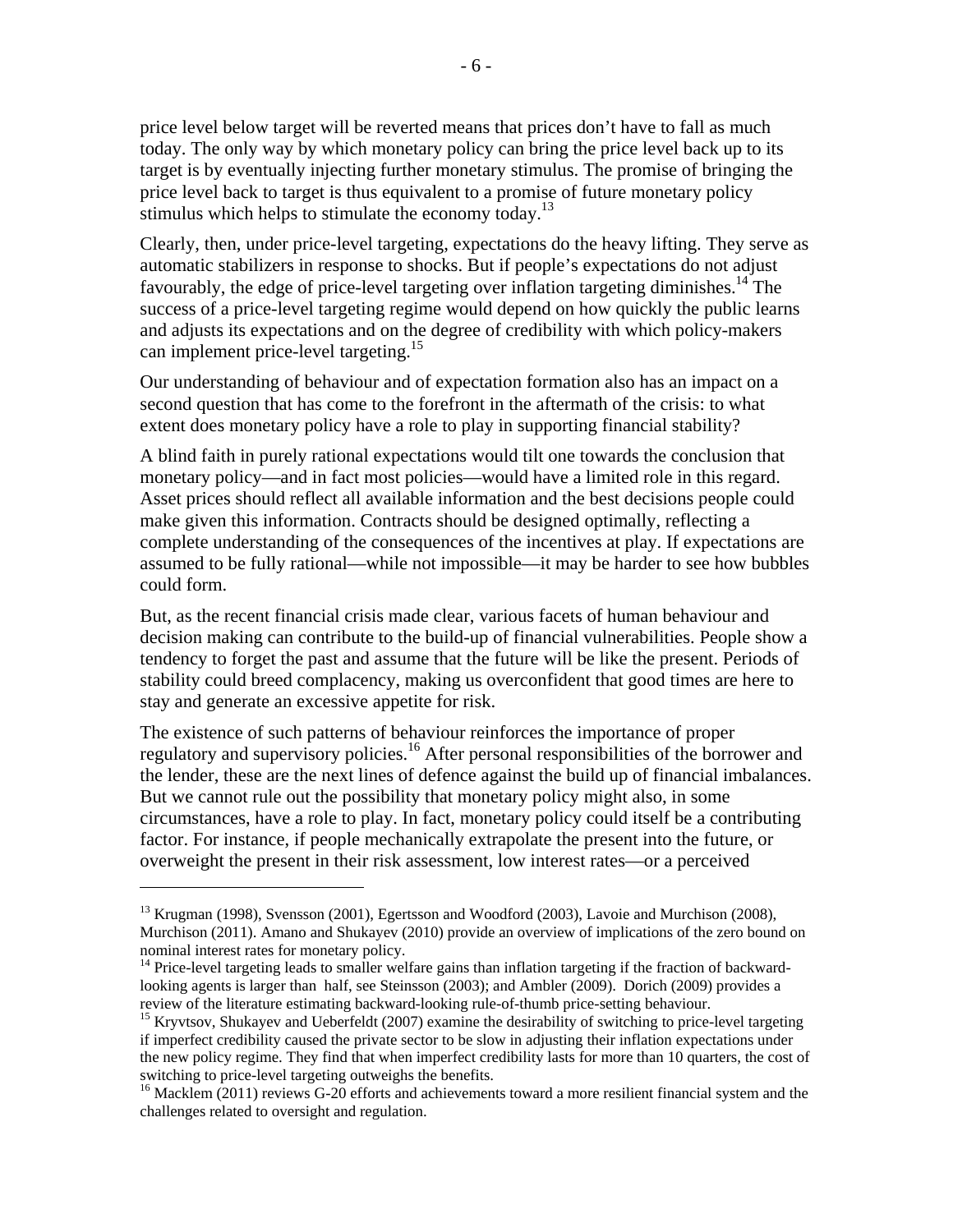certainty around their future path—could generate excessive risk taking on the part of financial institutions or induce people to take on more debt than they should. These are some of the manifestations of what is known as the risk-taking channel of monetary policy.17

Policy makers are grappling with these and other issues, all of which are affected by the formation of expectations.

## **What Does It Mean for Policy?**

 $\overline{a}$ 

Faced with the uncertainty and complexity of decision making and our imperfect understanding of it, what should policy makers do?

For a start, we need to embrace this uncertainty. We cannot be dogmatic. We need to take a broad perspective and make sure that our decisions are robust by choosing policies that would be desirable under different types of expectation formation. This is another important reason why monetary policy cannot simply follow mechanistic and simplistic rules.

This is why various types of expectation formation mechanisms are explicitly included in our analysis at the Bank of Canada. We look at different surveys of expectations from forecasters and business owners. Also, one of our main policy models, ToTEM, allows for different types of expectation formations—incorporating both forward-looking expectations and alternative types as well. $^{18}$ 

We also need to push our understanding of decision making further. This requires that insights and tools from the other disciplines that study the human brain and its decisionmaking processes from different perspectives be more integrated in our economic research and policy analysis.

In that spirit, Bank researchers have recently been drawing on the growing field of experimental economics to investigate more directly how people's expectations behave and adapt under different policy regimes. Simulations that replicate key features of the Canadian economy have allowed us to observe how people's expectations change when we tweak some aspects of the environment. For instance, in one set of experiments, we looked at how inflation expectations would change if monetary policy evolved from inflation targeting to price-level targeting. The results suggest that expectations do adapt to a change in regime. However, the subjects' behaviour revealed only incomplete understanding of the implications of price-level targeting.<sup>19</sup> These experiments constitute a useful starting point and can be extended to investigate many more questions, including

 $17$  Carney (2010) discusses the factors that have led to a low interest rate environment in major advanced economies and the implications for financial stability and economic growth. Borio and Zhu (2008) discuss the need to incorporate the risk-taking channel in monetary policy analysis, including that of extrapolative expectations. Sims (2008) argues that rational inattention and differences of opinion in expected inflation can generate excess investment in real capital. See also Adrian and Shin (2009).<br><sup>18</sup> ToTEM is the Bank of Canada's principal projection and policy-analysis model for the Canadian

economy. It is a medium-scale, open-economy, dynamic-stochastic general-equilibrium (DSGE) model with multiple goods. See Murchison and Rennison (2006); and Dorich, Mendes, and Zhang (2011). <sup>19</sup> Amano, Engle-Warnick and Shukayev (2011).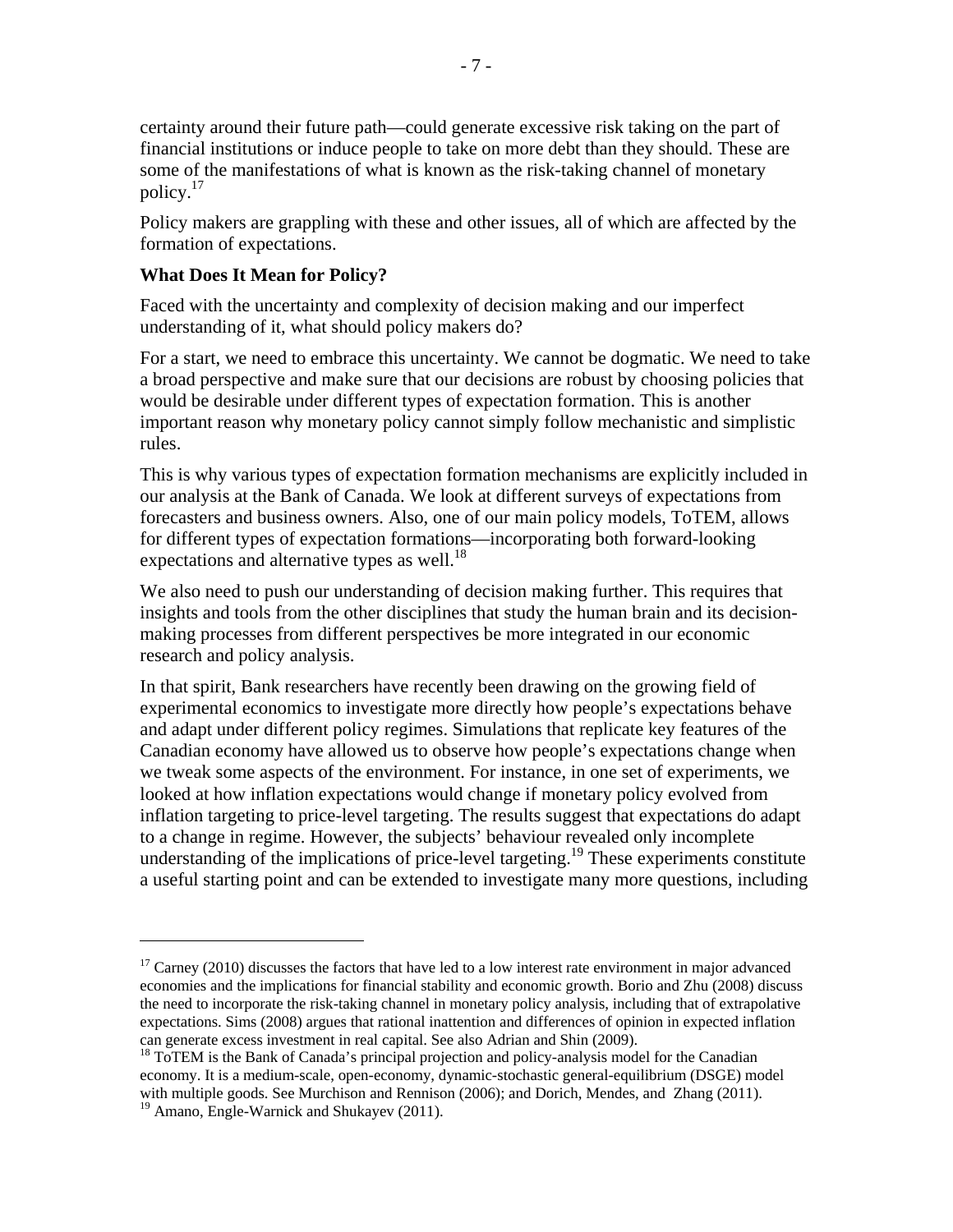how central bank communications influence people's decisions or the tendency people have to extrapolate the present into the future.

## **Conclusion**

I would like to conclude with the following observation.

I have argued that the uncertainty we have about how we think has important policy implications. But we should not forget a fundamental lesson from rational expectations. The way we think is not set in stone. People learn and eventually adapt. Even if people are constrained by their cognitive ability and a hardwired need for simple rules of thumb, effective communication and greater common knowledge can override some unconscious biases; make it possible to switch to still simple, but better, rules of thumb; learn more quickly; make more informed decisions; and, ultimately, reach better outcomes. A better understanding of expectation formation and effective communications can positively reinforce each other. This is not only true for monetary policy, but for decision making in general.

This is why, even though I am not sure how you think, I'm sure you expect me to be done just about now. And you are right.

Thank you.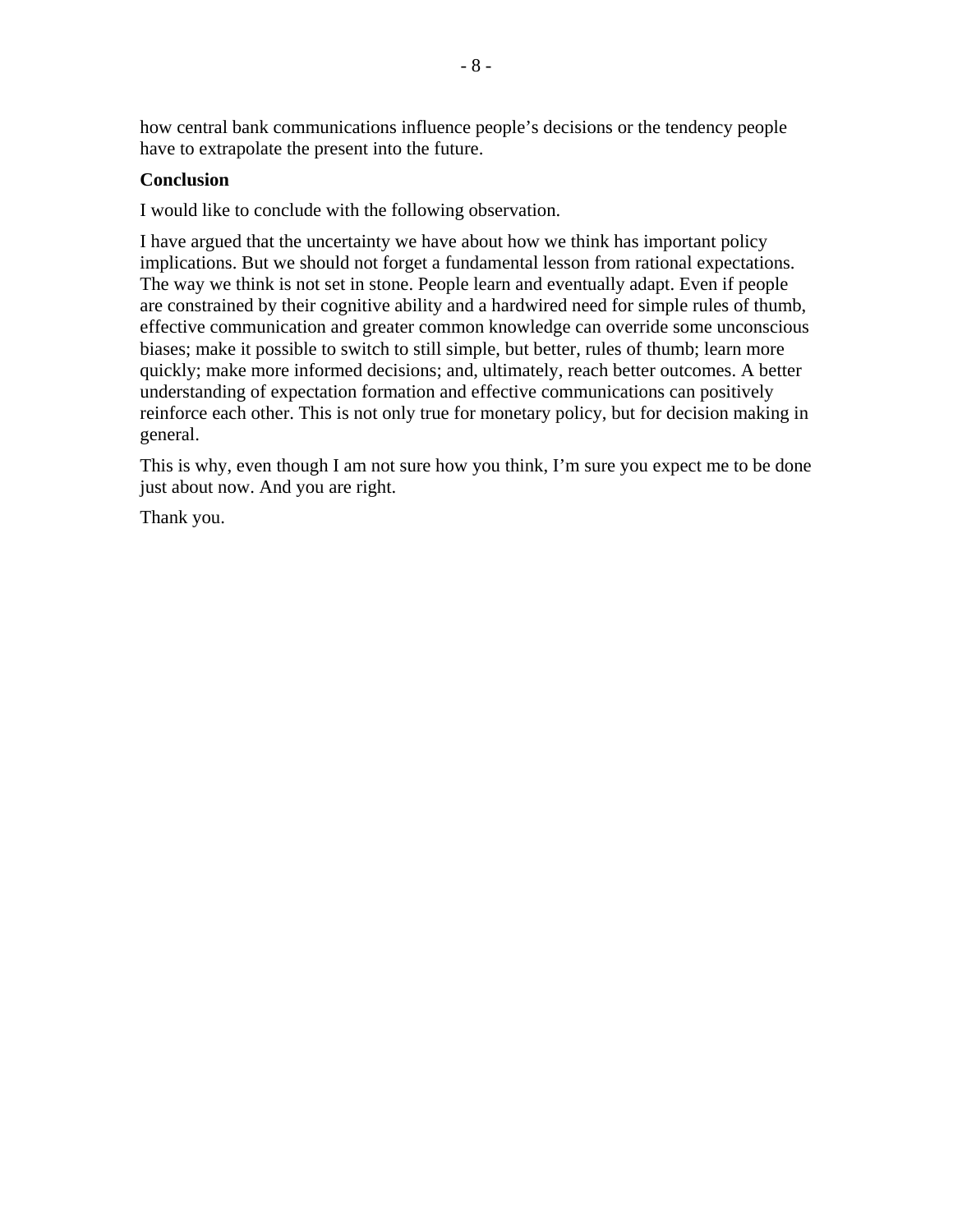# **References**

Adrian, T. and H. S. Shin. 2009. "Money, Liquidity, and Monetary Policy." Federal Reserve Bank of New York Staff Report No. 360.

Ainslie, Gorge W., "Picoeconomics," Cambridge, UK: Cambridge University Press, 1992.

Akerlof, George A & Yellen, Janet L, 1987. "Rational Models of Irrational Behavior," American Economic Review, American Economic Association, vol. 77(2), pages 137-42, May.

Amano, R., T. Carter, and D. Coletti. 2009. "Next Steps for Canadian Monetary Policy." Bank of Canada Review, Spring.

Amano R. and M. Shukayev. 2010. "Monetary Policy and the Zero Bound on Nominal Interest Rates." Bank of Canada Review, Summer.

Amano R., J. Engle-Warnick, and M. Shukayev. 2011. "Price-Level Targeting and Inflation Expectations: Experimental Evidence," Forthcoming Bank of Canada working paper.

Ambler, S. 2009. "Price-Level Targeting and Stabilization Policy: A Review." Bank of Canada Review, Spring.

Athey, S., A. Atkeson, P. Kehoe. 2005. "The Optimal Degree of Monetary Policy Discretion," *Econometrica* 73 (5), September, 2005, 1431-1476.

Barro, Robert J.; Gordon, David B. (1983). "A Positive Theory of Monetary Policy in a Natural Rate Model". Journal of Political Economy 91 (4): 589–610.

Bikhchandani, Sushil; Hirshleifer, David; Welch, Ivo (1992). "A Theory of Fads, Fashion, Custom, and Cultural Change as Informational Cascades". Journal of Political Economy 100 (5): 992–1026.

Boivin, J., M. Kiley, F. Mishkin, How Has the Monetary Transmission Mechanism Evolved Over Time? In: Benjamin M. Friedman and Michael Woodford, Editor(s), Handbook of Monetary Economics, Elsevier, 2010, Volume 3, Pages 369-422.

Borio, C. and H. Zhu. 2008. "Capital regulation, risk-taking and monetary policy: a missing link in the transmission mechanism?" BIS Working Paper No 268.

Carney, Mark. 2010. "Living with Low for Long," Remarks at Economic Club of Canada, 13 December 2010, Toronto, Ontario.

Clarida, G., J. Gali and M. Gertler (1999), "The Science of Monetary Policy: A New Keynesian Perspective," Journal of Economic Literature, American Economic Association, 37(4), 1661-1707.

Clinton, K. and M. Zelmer. 1997. "Constraints on the Conduct of Canadian Monetary Policy in 1990s: Dealing with Uncertainty in Financial Markets," Technical Reports 80, Bank of Canada.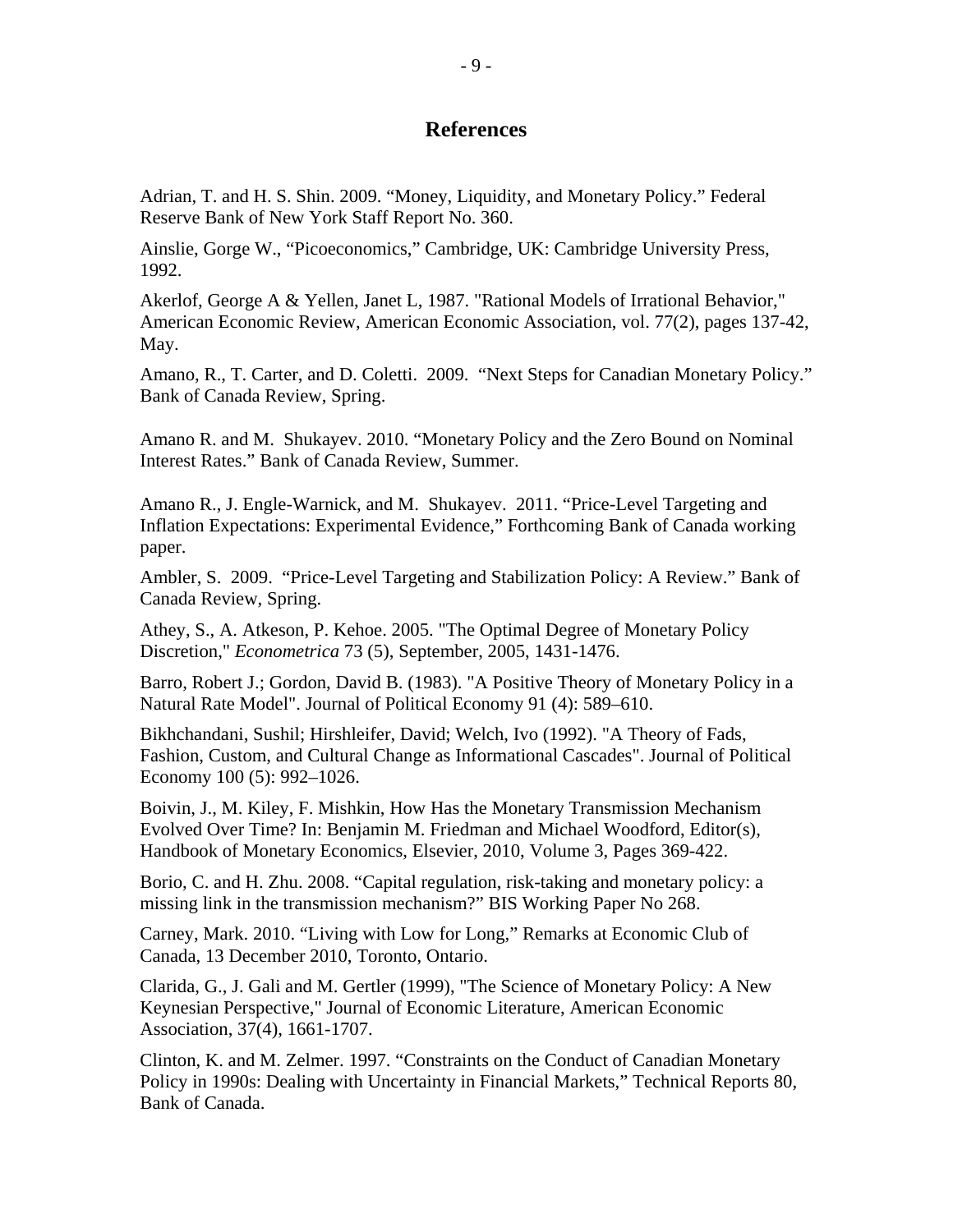Côté, A. 2007. "Price-Level Targeting." Bank of Canada Discussion Paper No. 2007-8.

Dorich, J. 2009. "Forward-looking versus backward-looking behavior in inflation dynamics: a new test." Bank of Canada manuscript.

Dorich, J., Mendes, R. and Y. Zhang. 2011. "Introducing Multiple Interest Rates in ToTEM." Bank of Canada Review, Summer 2011.

Eggertsson, G. and M. Woodford. 2003. "The Zero Bound on Interest Rates and Optimal Monetary Policy." Brookings Papers on Economic Activity 1: 139–211.

Friedman, Milton. 1968. "The Role of Monetary Policy". *American Economic Review* (American Economic Association) **58**: 1–17.

He, Z., "Evaluating the Effect of the Bank of Canada's Conditional Commitment Policy" (Discussion Paper No. 2010-11, Bank of Canada, 2010).

Hoffrage, Ulrich (2004), "Overconfidence", in Rüdiger Pohl, Cognitive Illusions: a handbook on fallacies and biases in thinking, judgement and memory, Psychology Press.

Kahneman, Daniel (2003). "Maps of bounded rationality: psychology for behavioral economics". The American Economic Review 93 (5): 1449–75.

Kahneman, Daniel, Jack Knetsch, and Richard Thaler (1986). "Fairness as a Constraint on Profit: Seeking Entitlements in the Market." *American Economic Review*, 76, 728– 741.

Keynes, John M. *The General Theory of Employment, Interest and Money*, London: Macmillan, 1936, pp. 161-162.

Krugman, Paul R. 1998. "It's Baaack: Japan's Slump and the Return of the Liquidity Trap," Brookings Papers on Economic Activity, Economic Studies Program, The Brookings Institution, vol. 29(2), pages 137-206.

Kryvtsov, O., M. Shukayev and A. Ueberfeldt. 2008. "Adoptiong Price-Level Targeting under Imperfect Credibility: An Update." Bank of Canada Working Papers 08-37.

Kydland, Finn E & Prescott, Edward C, 1977. "Rules Rather Than Discretion: The Inconsistency of Optimal Plans," Journal of Political Economy, University of Chicago Press, vol. 85(3), pages 473-91, June.

Laibson, D., 1997. "Golden eggs and hyperbolic discounting," Quarterly Journal of Economics 112, 443–478.

Lavoie, C. and S. Murchison. 2008. "The Zero Bound on Nominal Interest Rates: Implications for Monetary Policy," Bank of Canada Review, Winter 2007-2008.

Lord, Charles G.; Ross, Lee; Lepper, Mark R. (1979), "Biased assimilation and attitude polarization: The effects of prior theories on subsequently considered evidence", Journal of Personality and Social Psychology (American Psychological Association) 37 (11): 2098–2109.

Lucas, Robert Jr, 1976. "Econometric policy evaluation: A critique," Carnegie-Rochester Conference Series on Public Policy, Elsevier, vol. 1(1), pages 19-46, January.